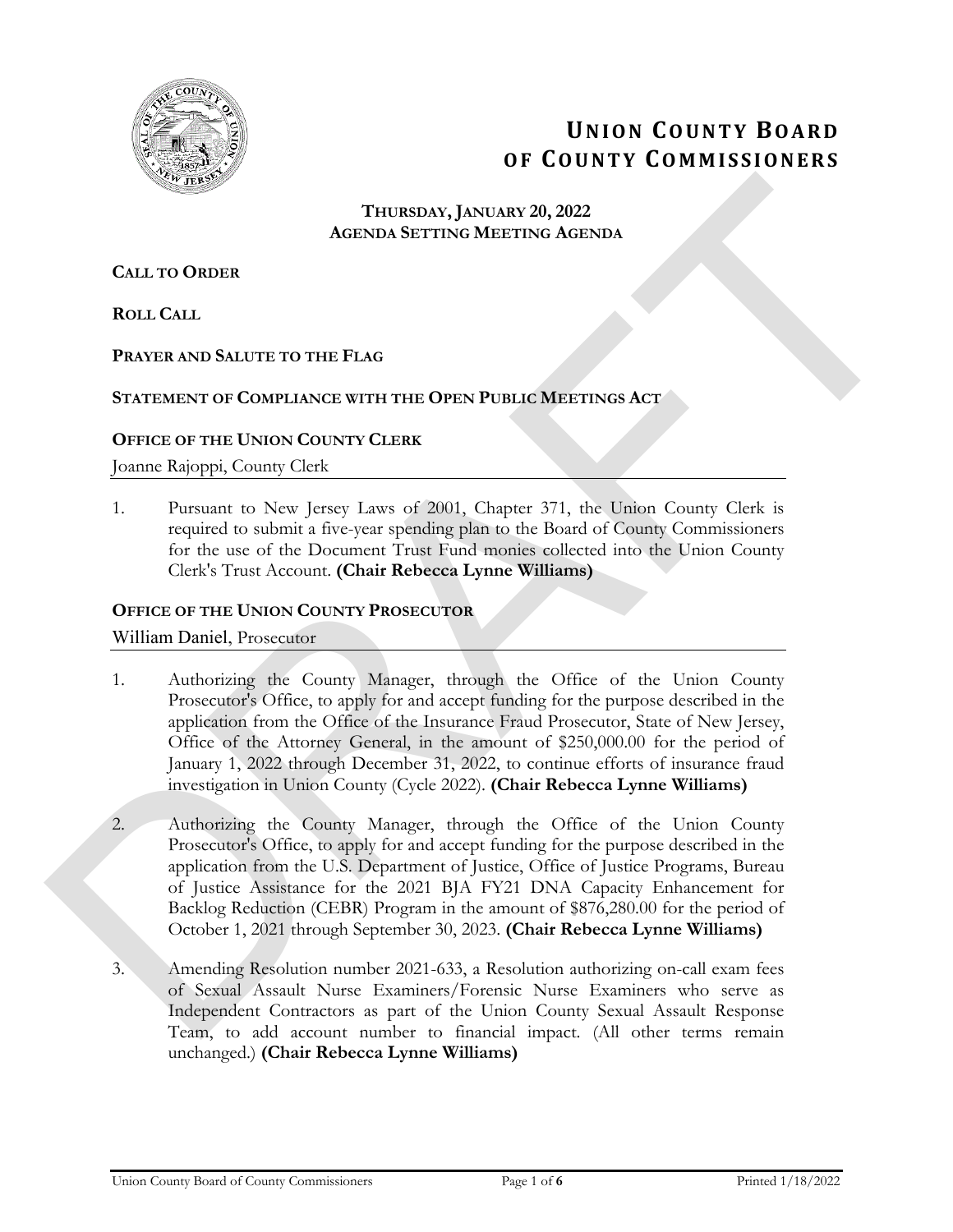4. Authorizing the County Manager, through the Office of the Union County Prosecutor's Office, to apply for and accept funding for the purpose described in the application from the State of New Jersey, Department of Children and Families for the Child Advocacy Development Grants - Treatment Services, Programs, Technology and Capital Improvement in the amount of \$195,827.11 from the period of October 28, 2021 through June 30, 2022. **(Chair Rebecca Lynne Williams)**

#### **BOARD OF ELECTIONS**

#### Nicole DiRado, Administrator

1. Authorizing the County Manager to enter into an agreement with Remington and Vernick, Secaucus, New Jersey for the purposes of redistricting and ongoing consulting services as it relates to the county's election information in the State Voter Registration System in Union County in an amount not to exceed \$28,270 for a contract period starting February 1, 2022 through December 31, 2022. **(Chair Rebecca Lynne Williams)**

#### **DEPARTMENT OF ENGINEERING, PUBLIC WORKS & FACILITIES MANAGEMENT**

Joseph Graziano, Director

- 1. Amending Resolution Number 2018-746, a contract awarded through advertised public bidding (BA#11-2015) in accordance with Local Public Contracts Law, N.J.S.A. 40A:11-1 et seq., to Ritacco Construction Company of Belleville, New Jersey, approving Change Order No. 2 for the Replacement of Short Hills Avenue Culvert, SP-39, Township of Scotch Plains, New Jersey. This change order will increase the original contract amount by \$131,752.33 for a new contract amount not to exceed \$626,612.33 (Union County Engineering Project Number 2010-006c). **(Commissioner Lourdes M. Leon)** In Chall Mosters Decretions (Firms Treatment Services)<br>Televising and Capital Improvement in the amasin of 31%322.11 from the genuid<br>
σύσικο S. 302 through June 30, 2022 (Chair Rebecca Lymne Williams)<br>
DOAMO DELACTONS<br>
	- 2. Authorizing the County Manager to enter into a contract with Victory Industrial Supply Inc., Linden, New Jersey for the purchase of hardware, factory and mill supplies for the period of January 1, 2022 through December 31, 2022 in an amount not to exceed \$44,000.00. **(Commissioner Lourdes M. Leon)**
	- 3. Authorizing the County Manager to exercise the option to extend the contract with Lorco Petroleum Services, Elizabeth, per Resolution 2019-845 for an additional 24 months from October 1, 2021 to September 30, 2023 in an amount not to exceed \$6,000. **(Commissioner Lourdes M. Leon)**
	- 4. Authorizing the County Manager to exercise the option to renew the contract with Electronic Manufacturers Recycling Management, LLC (MRM) , Minneapolis, MN as per Resolution 2019-1004 for a twenty-four month period from January 1, 2022 through December 31, 2023 at no cost to the County. **(Commissioner Lourdes M. Leon)**
	- 5. Authorizing the County Manager to enter into a contract agreement with NJ Advance Media for a 9-month period beginning March 1, 2022 to November 30, 2022 in an amount not to exceed \$21,550. **(Commissioner Lourdes M. Leon)**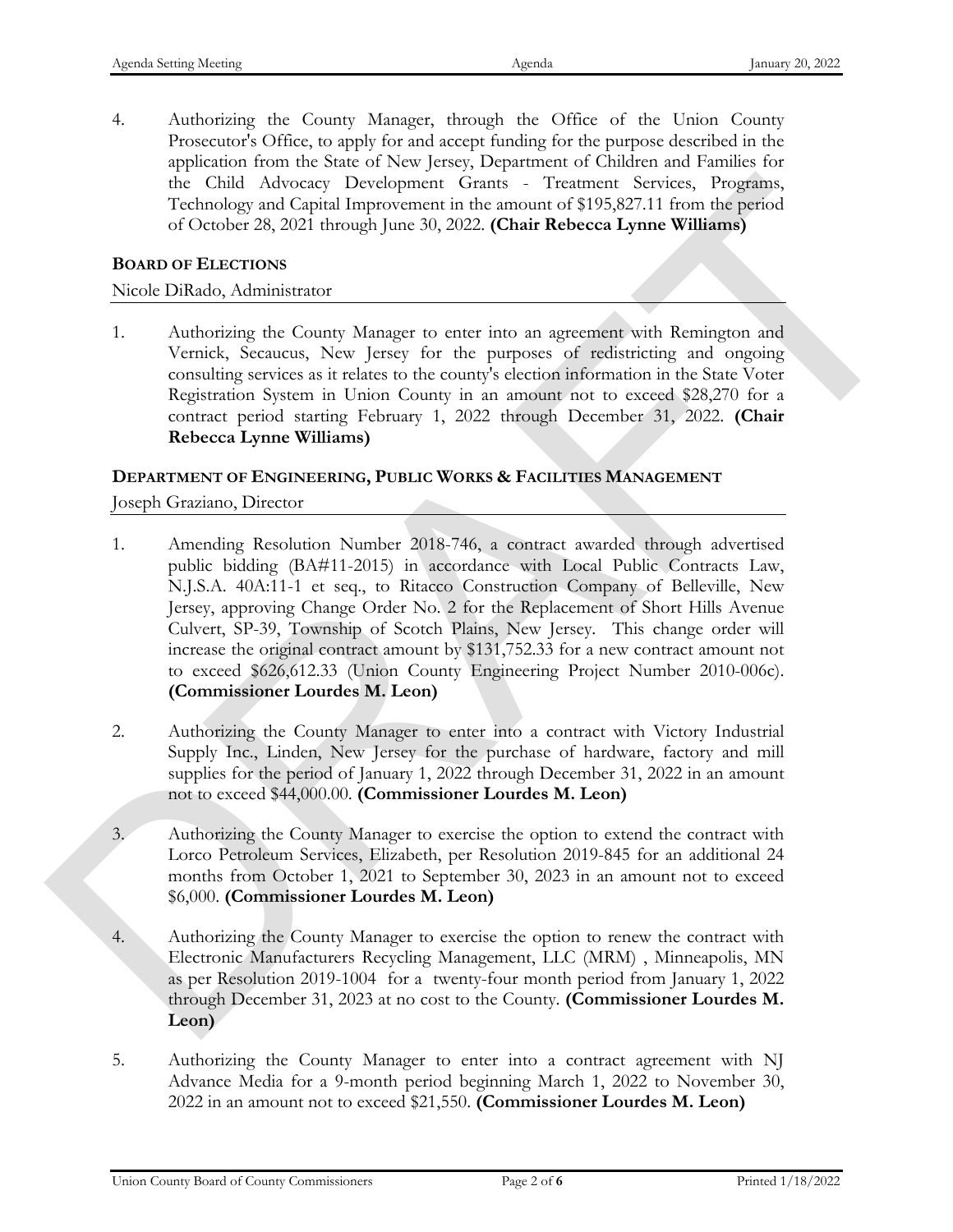# **DEPARTMENT OF HUMAN SERVICES**

Debbie-Ann Anderson, Director

- 1. Authorizing the County Manager to award year one contracts in the total amount not to exceed \$4,715,116.00 for the period of January 1, 2022 through December 31, 2022 in accordance with the Three Year 2022-2024 Area Plan, and further authorizing the transfer of funds among the listed agencies during the contract period should service needs change and/or if any should fail to meet its contractual obligation. **(Commissioner Lourdes M. Leon)**
- 2. Amending Resolution 2021-767 to add the following motels: the \*RATAN Secaucus LLC, - Roadway Inn, Secaucus NJ; \*RATAN LLC, North Bergen, NJ; and \*RATAN PALACE LLC, - Days Hotel, North Bergen, NJ under the Countywide Code Blue Emergency Shelter Initiative to be inclusive of dollars to be allocated in emergency sheltering situations and (or) on days that qualify under the State of New Jersey's Code blue law for the period of January 1, 2022 through December 31, 2022, with no change in the total appropriation. **(Commissioner Sergio Granados)**
- 3. Authorizing the County Manager to enter into a contract with the New Jersey Department of Law and Public Safety, Office of the Attorney General, for the period of July 1, 2021 through June 30, 2022, and to accept grant funds in the amount of \$74,247.00 for the Union County Rape Crisis Center (RCC) to provide services for sexual violence victims through the FFY19 Victims of Crime Act – Victim Assistance Grant (VOCA-VAG), Confidential Sexual Violence Advocate (CSVA) Program with a required County In-Kind Match of not to exceed \$18,562.00 in existing RCC personnel expenses and CSVA volunteer hours, for a program grand total not to exceed \$92,809.00. **(Commissioner Sergio Granados)** to concert St.7,5,11600 for the period of Juneary (1, 2022) theoretical at the period boundary state the period should service reach change (1, 2022). The state of the period should service reach change and/or (in sy shou
	- 4. Amending resolution 2021-967 contract awarded to MPC Bus Corporation, Garden City NY to reflect a change in appropriation accounts only. **(Commissioner Lourdes M. Leon)**

#### **DEPARTMENT OF PARKS AND RECREATION**

Ron Zuber, Director

- 1. Authorizing the County Manager to award 2022 HEART Grants through the Office of Cultural & Heritage Affairs in the amount of not to exceed \$125,00.00. **(Commissioner Bette Jane Kowalski)**
- 2. Authorizing the County Manager to Amend Resolution Number 2017-042, adopted May 18, 2017, BA#9-2017, a contract awarded through advertised public bidding in accordance with Local Public Contracts Law, N.J.S.A. 40AA:11-1 et seq., to Mar-Bridge Enterprises, Inc., Matawan, NJ, approving Change Order Number 2 (final) for the Ash Brook Golf Course Clubhouse Project, Scotch Plains, County of Union, NJ. This change order will reduce the original contract amount by (\$1,752.00) for a new contract not to exceed \$10,085,790.00. **(Commissioner Bette Jane Kowalski)**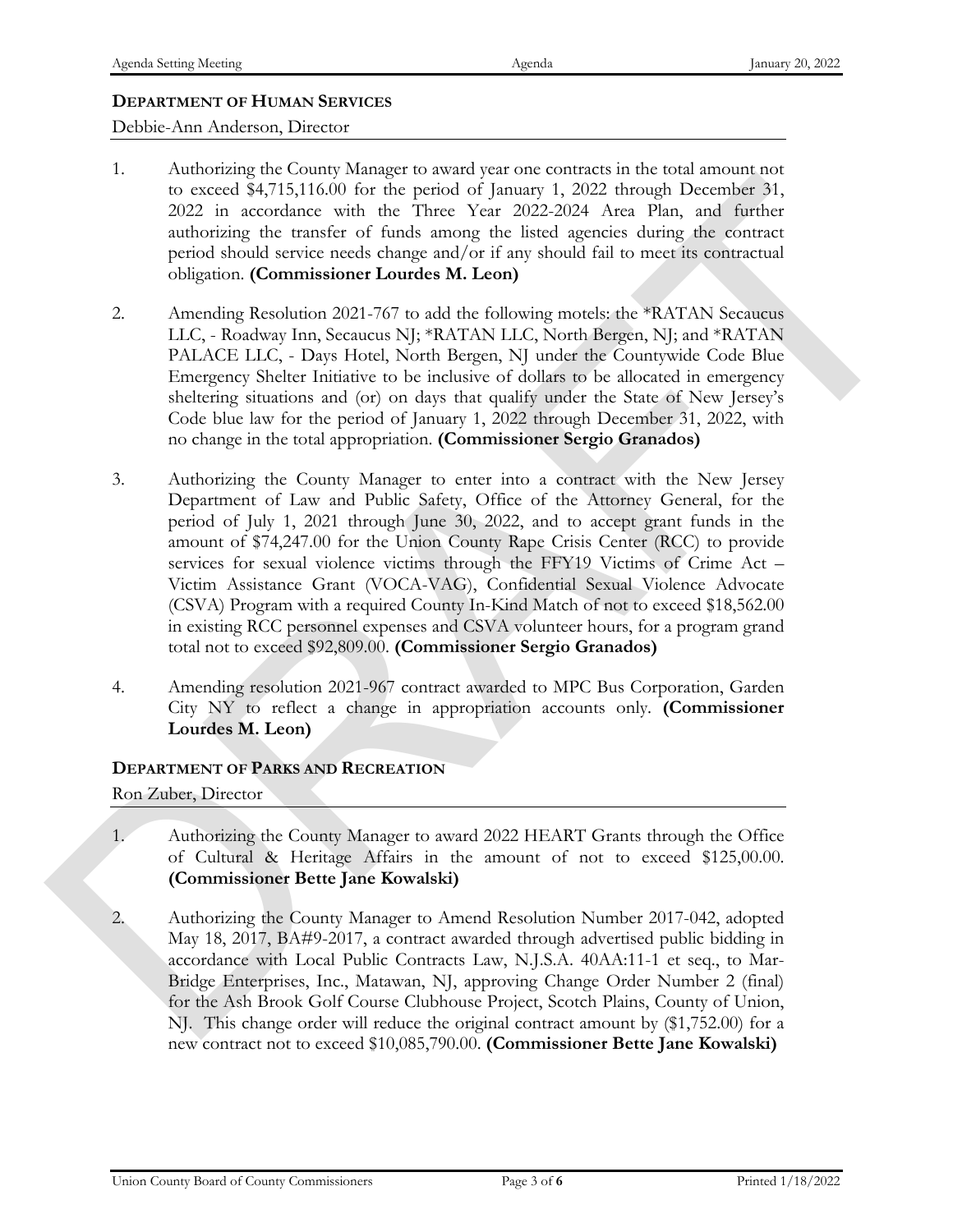# **DEPARTMENT OF PUBLIC SAFETY**

Andrew Moran, Director

- 1. Authorizing the County Manager to enter into professional services contracts with three (3) per diem pathologists to be available in the absence of the County Medical Examiner for the period of January 1, 2022 through December 31, 2022 in an amount not to exceed \$300,000.00. **(Commissioner Sergio Granados, Commissioner Kimberly Palmieri-Mouded)**
- 2. Authorizing the County Manager to enter into an open-ended contract with TriTech Software Systems (CentralSquare Technologies LLC), Lake Mary, FL, for maintenance/support renewal and domain security upgrades for the Computer Aided Dispatch (CAD) and Records Management System (RMS) as they come due throughout the year for the Department of Public Safety and the Sheriff's Office for the period of January 1, 2022 through December 31, 2022 in an amount not to exceed \$264,034.58. **(Commissioner Sergio Granados, Commissioner Kimberly Palmieri-Mouded)** 1. Authoring the County Vanger to court with profitsional services contracts with a<br>mean of the particular control of the county Medicin the sheetee of the County Medicin<br>Lixmanc for the pench of Jamaxy 1, 2022 in and any
	- 3. Authorizing the County Manager to enter into a ten (10) year Shared Services Agreement with the Borough of Roselle for 911 Police, Fire and EMS Dispatching Services, commencing January 1, 2022 through December 31, 2032 in the amount of \$188,503.00 for the first year, with a 2% increase January 1st of each subsequent calendar year. **(Commissioner Sergio Granados, Commissioner Kimberly Palmieri-Mouded)**
	- 4. Authorizing the County Manager to enter into a contract with Gold Type Business Machines Inc. (GTBM), East Rutherford, NJ, for the purchase of an Automatic License Plate Reader System and accessories in an amount not to exceed \$31,600.00 utilizing the 2019 and 2020 Urban Area Security Initiative Grant Funds. **(Commissioner Kimberly Palmieri-Mouded)**

### **OFFICE OF THE COUNTY COUNSEL**

Bruce H. Bergen, County Counsel

- 1. Authorizing the County Manager to enter agreements with various vendors for the purchase of law books, legal internet services and materials as is necessary for various departments, constitutional offices and agencies within the County of Union for the period of January 1, 2022 through December 31, 2022 in an amount not to exceed \$18,750.00. **(Chair Rebecca Lynne Williams)**
- 2. Authorizing the County Manager to enter into contracts with West Publishing Corporation dba West, a Thomson Reuters business for the purchase of law books, internet services and materials as is necessary for various departments, constitutional offices and agencies within the County of Union for the period of January 1, 2022 through December 31, 2022 in an amount not to exceed \$42,825.00. **(Chair Rebecca Lynne Williams)**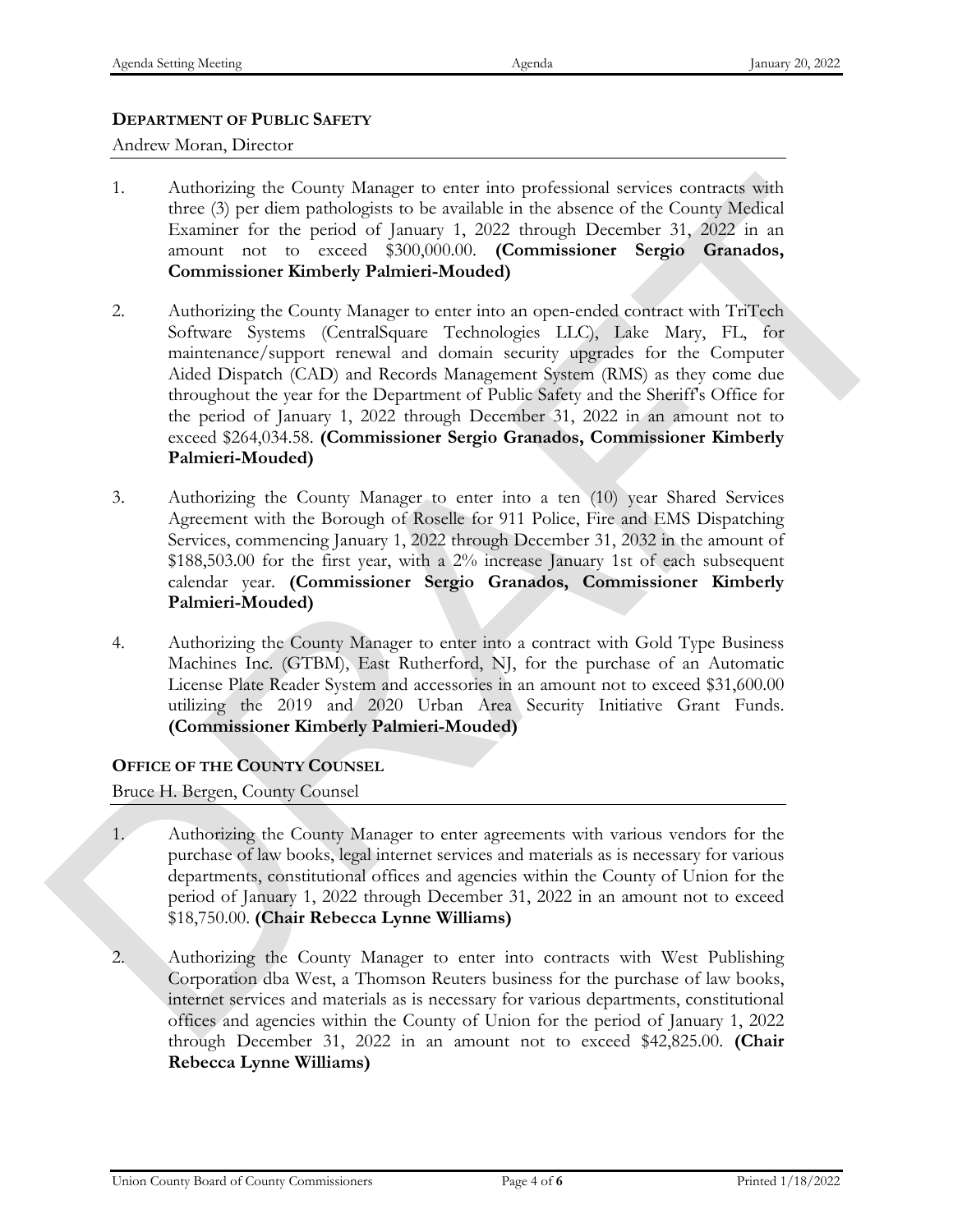3. Authorizing the Office of the County Counsel to engage and compensate experts such as court reporters, expert witnesses, examining physicians and other litigation support and specialists which are essential to the defense of the County of Union during the year 2022 in amount not to exceed \$47,000.00. **(Chair Rebecca Lynne Williams)**

#### **COMMISSIONER SPONSORED RESOLUTIONS**

- 1. Resolution offering this Board's sincerest condolences to the family of Shamika Wormley during their time of sorrow. **(Commissioner Angela R. Garretson & The Entire Board)** University the year 2002 in amount not to everel \$47,000.00. (Chair Rebreca Lymne<br>Williams)<br>COMMISSIONED RESOLUTIONS<br>1. Resolution of their Board's since on conditionary to the family of Shamilya discussions<br>2. Resolution
	- 2. Resolution sponsoring the Union County Saint Patrick's Day Parade Committee in the amount of \$4,000 in support of their St. Patrick's Day Parade to be held on March 12, 2022. **(Commissioner Sergio Granados & The Entire Board)**
	- 3. Resolution offering this Board's deepest sympathies to the family of Oliver Brown, of Plainfield, during their time of sorrow. **(Chair Rebecca Lynne Williams & The Entire Board)**

**ADJOURNMENT**